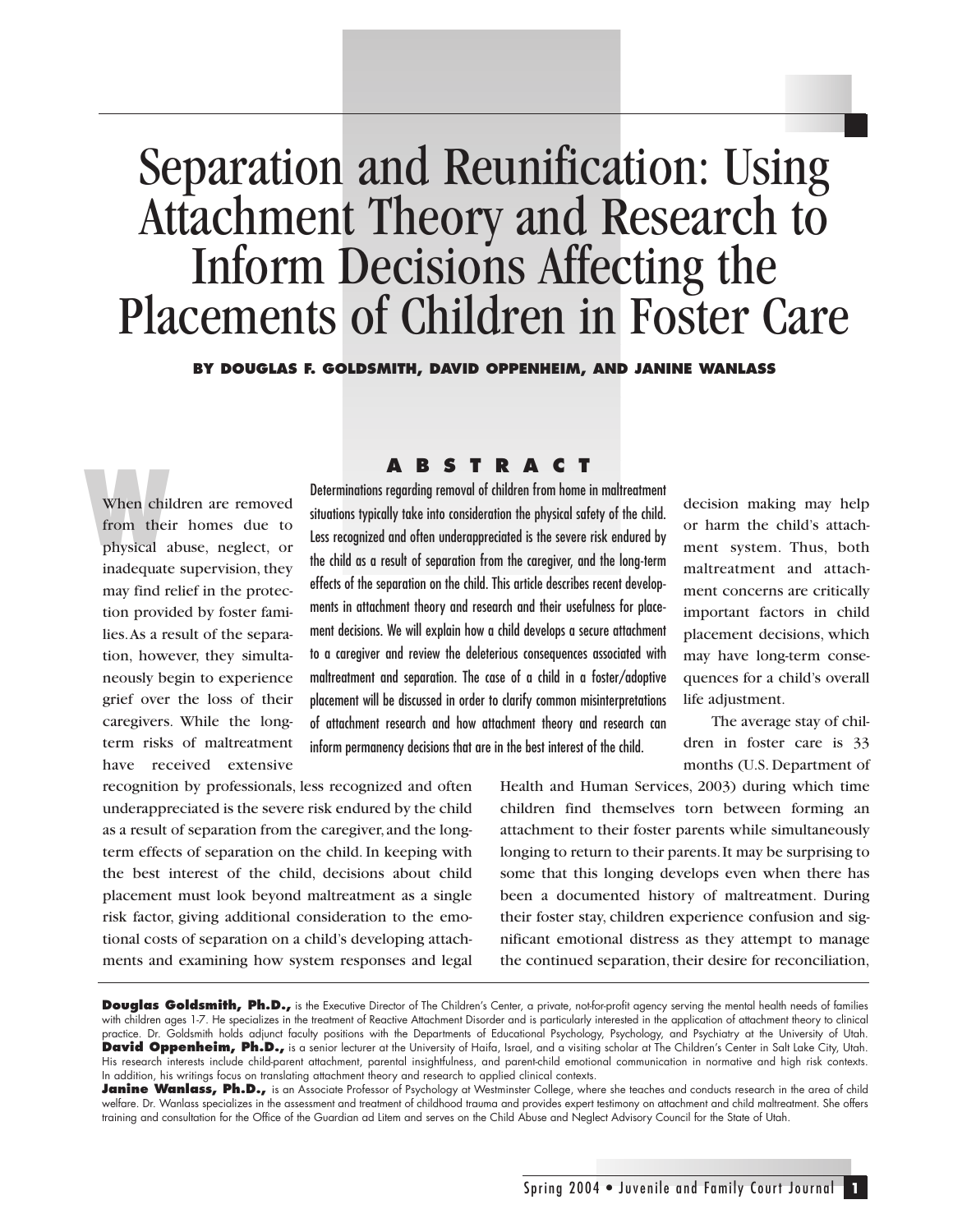# **Separation and Reunification**

and their anxiety over attaching to the new foster parents.The child's ultimate fate is left in the hands of the courts where judges are forced to wade through a maze of reports, observations, and anecdotal information to make an informed decision about the best permanent placement for the child.

Unfortunately, the psychological needs and experiences of foster children are often overshadowed by issues surrounding parents' legal rights, overwhelming case loads, and a lack of clear laws, rules, and standards in court proceedings (Hardin, 1996). Permanency decisions must take into consideration what is arguably the most significant psychological variable impacting a child's development: a secure attachment to a sensitive, responsive, and reliable caregiver (Cassidy & Shaver, 1999). An understanding of attachment theory and developmental research has much to offer this decisionmaking process by providing an essential framework within which to understand the emotional impact of the separation on the child, the child's ability to form secure attachments with caregivers, and the kind of social environment requisite for ensuring the child's best interests. Our experience suggests, however, that attachment theory is not always adequately understood by caseworkers and expert witnesses, and misguided testimony may have unforeseen negative consequences on permanency decisions and ultimately on the child.

While a secure attachment alone is not a panacea and does not "inoculate" the child against the negative impact of stress, research demonstrates that attachment security provides a protective factor against psychopathology by buffering children from the harmful, long-term effects of psychological trauma (Fonagy, 2001). Children with secure attachments exhibit a greater capacity for self-regulation, effective social interactions, positive self-representations, self-reliance, and adaptive coping skills (Bretherton, 1995; Carlson & Sroufe, 1995; Mash & Wolfe, 2002).Thus, whenever possible, it is incumbent on professionals in the area of child welfare to do all that they can to promote and protect a secure attachment.

Recent research concludes that infants placed in foster homes with sensitive and nurturing foster mothers are likely to form secure attachments to these caregivers (Dozier, Stovall, Albus, & Bates, 2001). However, older foster children who have suffered from maltreatment and repeated separations from their caregivers have an increased risk of developing a variety of attachment disturbances. The psychological consequences associated with a history of maltreatment including conduct disturbances, disruptive behavioral problems, attention disorders, and mood disorders are well documented (Sroufe, Duggal, Weinfield, & Carlson, 2000). Furthermore, some studies have shown that up to 82% of maltreated infants manifest serious disturbances in their attachments to their caregivers (Carlson et al., 1989).

The child who manifests attachment disturbances refuses to seek out the caregiver for soothing and comfort and is likely to reject the caregiver's attempts to provide nurturance.This difficulty tolerating proximity creates distance in the parent-child relationship which, combined with the child's negativity and acting-out behaviors, can make the stress of daily caregiving routines almost intolerable for many foster parents. As a result, foster parents often find themselves overwhelmed,and the road to disrupted placements is short. This, in turn, creates a negative cycle of multiple foster placements and inevitable exposure to multiple caregivers, which may ultimately lead to the development of Reactive Attachment Disorder, a serious psychiatric disturbance with long-term consequences.

Inadequate assessment protocols for documenting the impact of separation, loss, and maltreatment on a young child's capacity to form close relationships add to the confusion regarding how decisions are made regarding permanency. Observations of supervised visits may find the child and parent enjoying one another's company, and the playful interaction may be interpreted as signifying the existence of a secure attachment.This may be misleading.The ability to engage in play does not necessarily indicate that the parent is equally as likely to provide the necessary comfort and soothing when the child exhibits high levels of distress, particularly if the distress is manifest in angry outbursts and non-compliance. Likewise, the behavior of a foster child who returns from a visit with his biological parents and destroys his room, wets on the floor, and experiences nightmares may incorrectly be interpreted to indicate that the child was subjected to abuse or harsh parenting during the visit.In fact, such emotional dysregulation following contact with the biological parents may be a reasonable, if not expected, response from a child who is once again being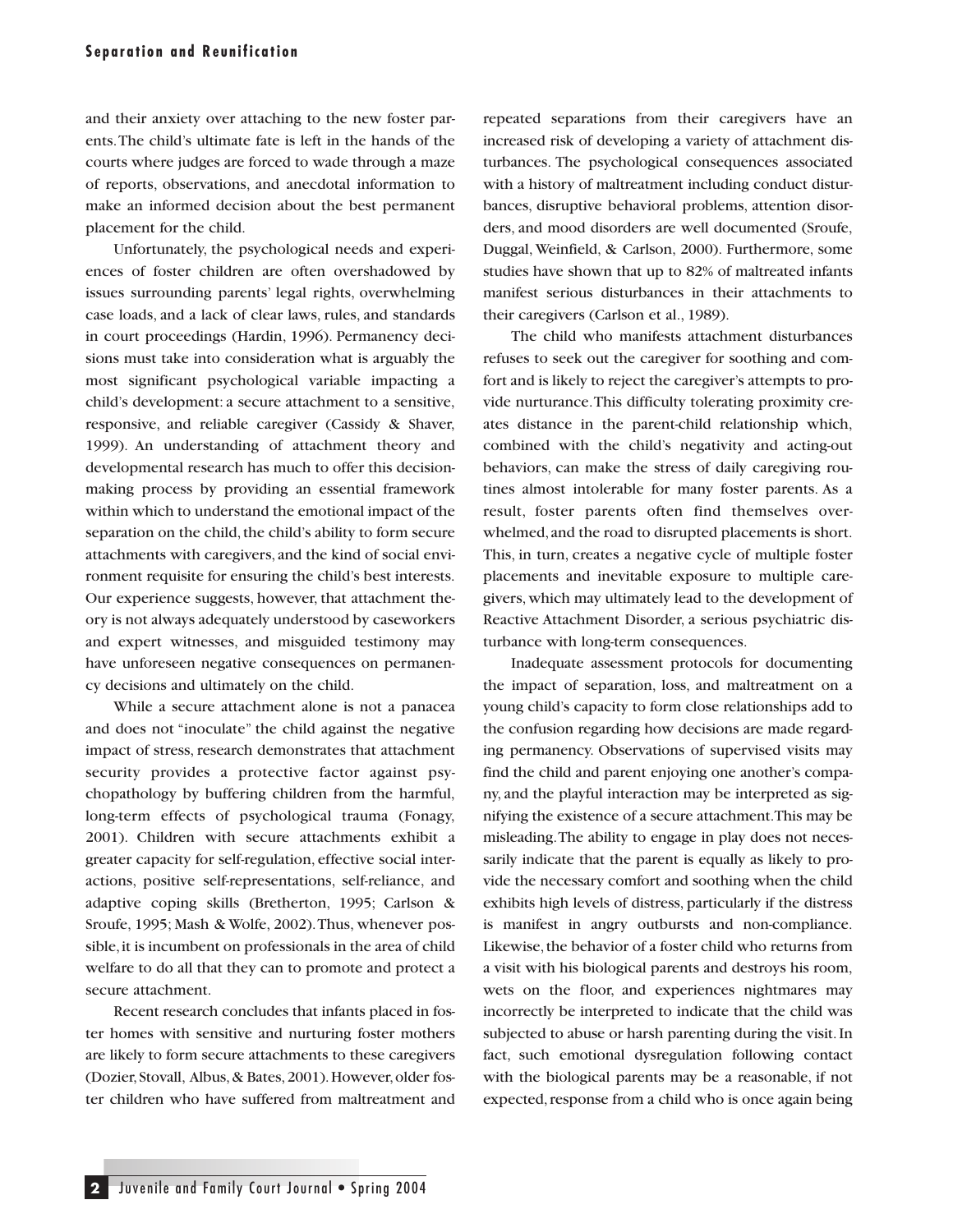forced to cope with an unwanted separation.

This article will review attachment concepts essential to informed placement decisions and will discuss common misperceptions about attachment theory and developmental research that can lead to erroneous conclusions about children's needs. An understanding of attachment theory provides a basis for placement decisions that can fully consider the child's early history and developmental needs, the caregiver's ability to provide security, nurturing, and comfort for the child, and the placement options that may minimize psychological harm and maximize adaptive life adjustment for the child.

# **A Secure Base**

John Bowlby, highly regarded for his development of attachment theory, focused his efforts on explaining the critical need for an infant to develop a secure attachment to his or her primary caregiver (Fonagy, 2001).A securely attached infant learns that when confronted with a frightening or threatening situation, seeking proximity to the attachment figure will provide comfort, security, and soothing (Bowlby, 1988). Bowlby perceived this process as being biologically based and selected by evolution to maximize chances for survival. In other words, infants and young children are programmed to seek the closeness of their caregivers because this is likely to protect them against dangers and produce a sense of security.This security gives the infant the foundation necessary to explore the environment, knowing that in the face of stress or adversity, the caregiver will be available to provide protection.

In order for an infant to develop a secure attachment, the caregiver must possess the capacity to accurately read the infant's signals, correctly interpret the need underlying the child's behavior, and respond quickly to effectively address the need. Preoccupation with personal stressors diminishes the parent's ability to respond in this way. A parent who is consumed by drug addiction, depression, or other serious psychopathology will have difficulty providing the level of reliable support needed to help the infant develop trust. Likewise, a foster parent who is overwhelmed by the demands of too many children and who must simultaneously manage constant requests by social service workers and other professionals may not have the emotional availability necessary to respond to the demands of an infant

who is struggling to adapt to a new situation.

When infants experience emotionally available, sensitive care from their primary caregiver, they develop an expectation that supportive care will be reliably and consistently available. As mobility increases and the infant starts to explore the environment in progressively wider circles away from the caregiver, security allows the infant to explore without the fear that doing so will lead to overwhelming levels of emotional distress.Thus, the secure attachment serves as a base from which the infant can explore the environment, comforted in the knowledge that if anxiety, frustration, or pain is encountered along the way, the caregiver will be available for comfort and support. This process requires an active role on the part of the caregiver.As the infant explores the environment, the caregiver must provide the necessary structure, guidance, and supervision to ensure the infant's safety. In addition, the caregiver must have the capacity to provide a level of stimulation that is neither overwhelming nor stifling to the infant's developmental level. Finally, the caregiver needs to be attentive to the infant's internal world, by being emotionally available to assist the infant when frustration is encountered or to rejoice in the infant's achievements encountered through the sheer joy of exploration.

A secure attachment creates a positive expectation from the child's view that relationships can be fulfilling, helpful, and provide sufficient protection in a world that may at times be overwhelming. While a secure attachment does not promise immunity from later psychopathology (Weinfield, Sroufe, Egeland, & Carlson, 1999), security is linked to an increased capacity to manage stress and rebound to premorbid functioning following periods of psychological turmoil (Sroufe, Egeland, & Kreutzer, 1990), an ability to manage family stressors as well as increased self-esteem, positive peer relationships, and overall psychological adjustment (Sroufe et al., 2000).

When sensitive and responsive parental care is not readily available or when such care is marked by neglect, abuse, or rejection, the infant is likely to develop an anxious attachment to the caregiver.Ainsworth, Blehar, Waters, and Wall (1978) identified two main patterns of anxious attachment: *avoidant* and *ambivalent.* In the avoidant pattern, the infant turns away or generally gives the impression that nurturing is no longer needed or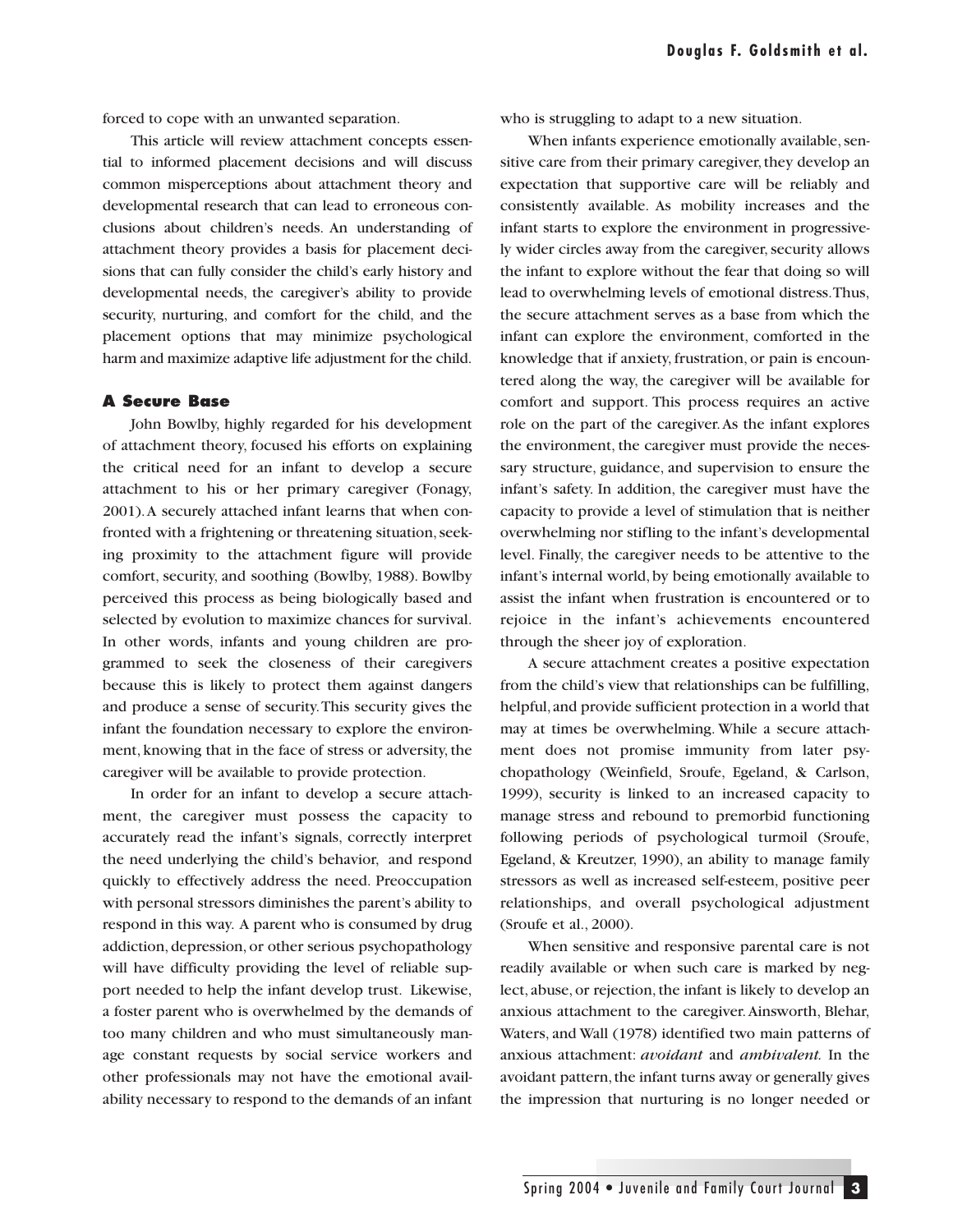# **Separation and Reunification**

desired. This pattern is associated with caregiving that ignores and rejects infants' bids for closeness and protection. In the ambivalent pattern, the infant alternates between seeking closeness when upset and showing anger when approached by the caregiver.These infants tend to become highly distressed but do not seem to find the presence of the caregiver as a source of comfort and, as a result, fail to soothe. At times, the interaction will end with the infant becoming aggressive with the caregiver for not being available (Sroufe et al., 2000).

In even more extreme situations, sometimes involving a history of abuse or neglect, the infant develops a *disorganized* attachment marked by extremely troubling behavioral indices, particularly when upset and in need of comfort. Children with a disorganized attachment show highly contradictory behaviors toward the caregiver. For example, they may approach the caregiver, stop midway, and turn away inexplicably; they may freeze and appear to be in a trance-like state; or they may show fear when the caregiver approaches them. These behavioral patterns seem to indicate a collapse of the child's attachment system. Under stress, these children appear to lose their capacity to organize an effective strategy to seek the proximity of the caregiver. As mentioned above, this disorganized pattern of attachment has been found to be most common among maltreated children. It seems that many of these children are caught in an impossible dilemma: Their caregivers, who are supposed to be their secure bases and sources of nurturance, care, and comfort in times of distress, are also the source of pain and fear (Lyons-Ruth & Jacobvitz, 1999).The biologically based attachment system propels the infant to the caregiver in times of emotional needs, but for the child who has experienced abuse, getting closer to the caregiver means also getting closer to the source of danger.This impossible dilemma is expressed by the young child in the inexplicable, incoherent behaviors indicative of a disorganized attachment (Lyons-Ruth & Jacobvitz, 1999).

# **Reactive Attachment Disorder**

It is important to appreciate the distinction between the attachment classifications discussed above and a psychiatric condition referred to as "Reactive Attachment Disorder." The classifications of secure, avoidant, ambivalent, and disorganized attachment represent patterns of behavior used by infants and toddlers to maintain proximity to their caregiver. These classifications are based on assessing infants using a complex research methodology developed by Mary Ainsworth called the "Strange Situation" (Ainsworth et al., 1978). This research procedure involves videotaping the mother and infant as they experience several separations and reunions.Trained researchers score these videotapes to determine the child's attachment pattern. It is critical to understand that this is a complex process that cannot be replaced by a quick observation of a mother and child interacting in an office.

A psychiatric diagnosis of an attachment disorder,on the other hand, reflects extreme disturbances in the child's ability to experience a sense of safety and security with the caregiver (Zeanah, Mammen, & Lieberman, 1993).This diagnosis is given by clinicians utilizing diagnostic criteria set forth by the DSM-IV (American Psychiatric Association,1994).The diagnosis requires evidence that the child has been exposed to grossly pathogenic caregiving or repeated changes in caregivers.As a result of this history,the child engages in inhibited or disinhibited behavior with adults. The inhibited child exhibits, prior to the age of five years, a persistent failure to initiate or respond to social interactions as evidenced by highly ambivalent and contradictory responses, hypervigilance, or excessive inhibition. In contrast, the disinhibited child exhibits indiscriminate sociability.

Unfortunately, little research has been conducted regarding the prevalence or the outcome of this serious disorder (Zeanah et al., 1993). However, because of the documented impact of the deleterious effect of disrupted attachments and multiple changes in children's attachment figures, it is critical that changes in foster placements be managed with tremendous sensitivity to avoid the risk of developing a Reactive Attachment Disorder. Any change should be weighed along with other considerations such as the child's ability to form secure attachments, the child's age, and the "fit," or ability of a foster family to effectively meet the child's emotional needs. While there may be necessary and compelling reasons to change a child's placement, such changes must take into account the fact that as children are exposed to repeated placements, they may give up the hope of ever forming a secure attachment and thus develop Reactive Attachment Disorder. It is equally as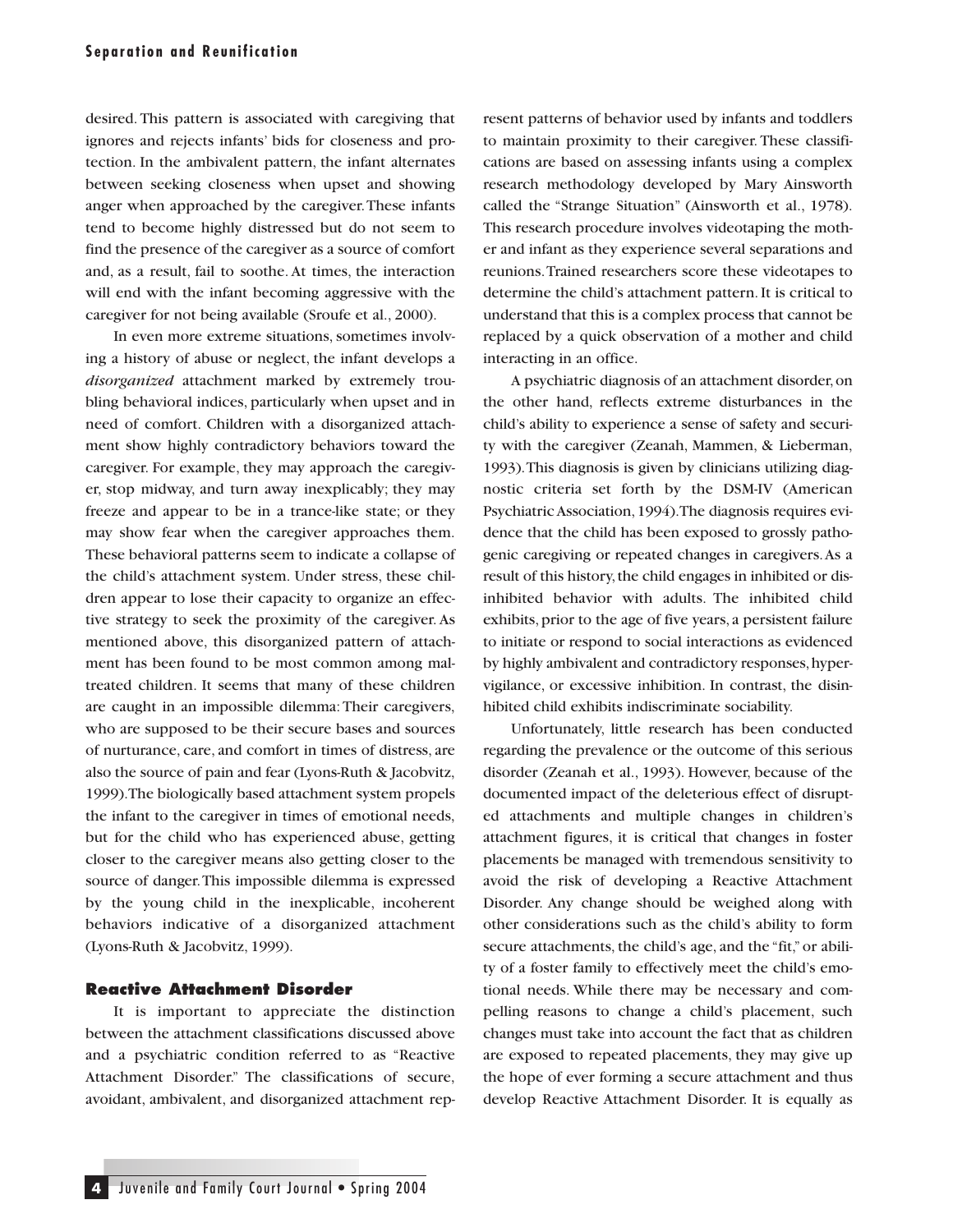important to appreciate that relatively little is understood about the clinical treatment of reactive attachment disorder (Brisch, 1999).

Attachment research and theory can help expert witnesses inform the placement process and formulate decisions that are in the child's best interest. Although weighing the child's attachment needs against environmental risk factors is rarely going to yield a clear decision in a case, it can help determine the level of risk imposed by placement options. In order to illustrate how attachment theory and research can effectively inform a placement decision, we will now review the case of a 15-month-old child in foster care.We will show how an attachment perspective led to a placement decision creating the least risk to the child's secure attachment with caregivers. (In order to protect confidentiality while still maintaining the integrity of the issues, we have formulated an aggregate of several cases on which we have consulted.)

# **Case of Sara**

Sara's biological mother opted to place her for adoption prior to her birth. Her adoptive parents were selected before the delivery and took her home when she was just two days old. They were, by all reports, a happily married couple that desperately wanted a child. When Sara was five months of age they fulfilled all of the requirements for the adoption, but legal issues forced postponement of the final signing of the adoption papers. Psychologically, the adoption process was developing smoothly, and the adoption agency's six-month review noted that Sara enjoyed a loving relationship with both of her adoptive parents, marked by reliable, emotionally attuned, and responsive care.

Over the next four months the couple began to struggle with a number of personal issues and allegations of neglect culminating in Sara's removal from their care when she was 10 months old. Following her removal, she was placed in a foster shelter home for four days. A second foster placement was used for one week before she was placed in a third foster home for a period of eight weeks. During this time, Sara's adoptive parents were not allowed any visitation with their child. In fact,because the adoption had not been legally finalized, the adoption agency made a decision to remove Sara from the third foster home and placed her with a cou-

ple hoping to adopt. Due to a miscommunication, this couple believed that Sara was free for adoption, and out of their exuberance to adopt her, they immediately changed her first name. During the first week in this home, Sara's new adoptive parents noted that she stared blankly about the room and refused any social interaction. In addition, following a playground injury which required stitches, she seemed oblivious to pain and made no outreach toward her new caregivers.Sara's second set of potential adoptive parents initially described her behavior as apathetic, emotionally detached, and disinterested. She did not readily seek them out for comfort, and she was not easily soothed.After several weeks of adjustment, however, she slowly began to interact more playfully and seemed to enjoy her interactions with her new caregivers, which became progressively more positive.

Sara was 15 months old when her guardian *ad litem* (GAL) requested a psychological consultation. The GAL reported that the first adoptive family was seeking to have Sara returned to their care and, upon discovering that a legal proceeding was underway, the new "adoptive" family hired an attorney to assert their rights to maintain Sara in their home.The legal representative for Sara's first adoptive parents argued that she had been removed from their care without cause and should be returned to their home immediately.The GAL expressed concern that Sara had not seen her first adoptive family for four months and seemed to be "bonding well" to her new caregivers.The GAL noted that Sara was already attaching to her new family and worried that removal from their care might not be in the best interest of the child.

During the consultation, a number of critical psychological issues were introduced. The foremost concern was whether Sara should be returned to her first adoptive home despite concerns about the stability of this placement. If she did return, would removal from her current home create attachment problems? The GAL took Sara's perspective and wondered who Sara perceived as her psychological parent. Did she long for her first adoptive parents or did she view her current placement as her "home"? In fact, the question was raised, does she even "remember" her first adoptive parents? Counsel for Sara's first adoptive family countered that due to her young age and lack of language, Sara would not be able to remember any of the events of the last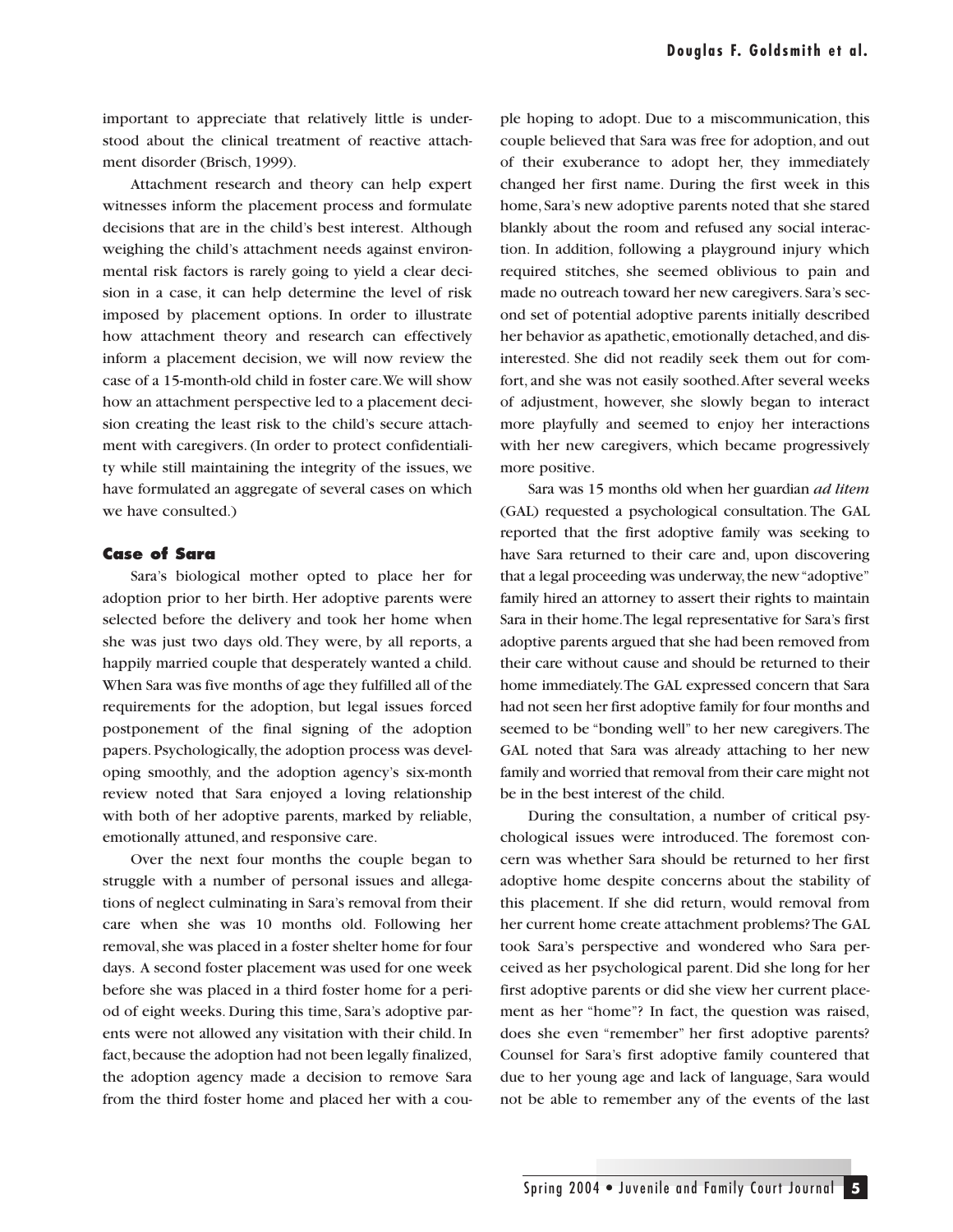four months and thus could return home without any distress. Furthermore, did the fact that Sara had weathered several transitions with limited ill effects suggest that she was a "resilient child" who could easily tolerate more transitions? In general, these questions needed to be addressed to help the court make an informed decision regarding Sara's fate: Should she remain in her present location or be returned to her first adoptive family? To answer these questions, we will discuss the core issues that emerged,how they are viewed from an attachment perspective, and how they applied to this case.

# **Understanding the Impact of Separation**

When children are subjected to maltreatment, state laws mandate removal from the home under certain circumstances. Unfortunately, the child's distress over being removed from the primary caregiver and placed in a shelter environment is often underestimated by professionals.They seem to focus on the maltreatment the child was subjected to by the caregiver and assume that the child will be relieved to escape his or her plight. Professionals seem to ignore that for the child the maltreating parents are the only parents he or she has, and that any separation, particularly if long and abrupt, will evoke strong and painful emotional reactions.

Bowlby was deeply affected by the pain expressed by children who were removed from their parents' care and placed in an unfamiliar environment. His observations of young children who had experienced separations from their parents led to research regarding the sequence of emotional stages endured following separation. Children initially express "protest" by doing all that they can to be reunited with their mother. When their protest fails to result in reunification with their parent, children express a sense of "despair."This occurs when they begin to fear that they may not be reunited with their mother but still long for her. Finally, as the children give up all hope of reunification, they experience a feeling of becoming psychologically "detached" (Bowlby, 1973). In extreme cases, the pain of separation from the caregiver is so great and the level of despair experienced by the children so extreme that they give up on the hope of ever having a secure and loving relationship (Bowlby, 1988).

Although the impact of separation may be moderated by continued contact with the biological parents,it is essential to appreciate that under some circumstances, typically involving not only separation from a parent but also from all familiar caregivers and the child's familiar environment, lack of contact for even two weeks can have a deleterious and long-term impact on children's relationships to their parents (Robertson & Robertson, 1989). Furthermore, it is essential to appreciate that strong negative reactions to separation can be expected not only when the child is separated from sensitive, nurturing parents but also from parents whose caregiving is much less optimal or even abusive.

In the case of Sara,despite being only 10 months old at the time of her removal, observations of her behavior suggested that she might be experiencing a level of psychological detachment; she underwent a painful medical procedure and failed to reach out to anyone for soothing and comfort. Sara had experienced reliable, loving attention from her parents who had now disappeared from her life. She had never been subjected to harsh parenting or maltreatment and, in fact, was sheltered from parental conflict. The sudden separation from her caregivers led to shock and subsequent despair and possibly began to alter her perception of caregivers by undermining her confidence and hope in maintaining secure relationships.

# **The Internal Working Model and the Psychological Parent**

The discussion about a child like Sara necessarily involves assumptions and speculations about the internal workings of the mind of a 15-month-old child. Such speculations are complex, but careful observations of the child's behavior with her caregivers as well as theoretical models of attachment are extremely helpful. Bowlby (1982) utilized the concept of *internal working models* in order to help us move beyond observations of children's external behavior toward an appreciation of the child's internal experience. Furthermore, by drawing our attention to children's internal working models, Bowlby emphasized the way children try to make sense out of their experience.The child forms such models, or ideas about who he is and who his parents are based on the way his parents treat him, what they say to and about him, and how they generally feel about him (Bowlby, 1988). Furthermore, children appear to sense the image their parents have of them—who they are and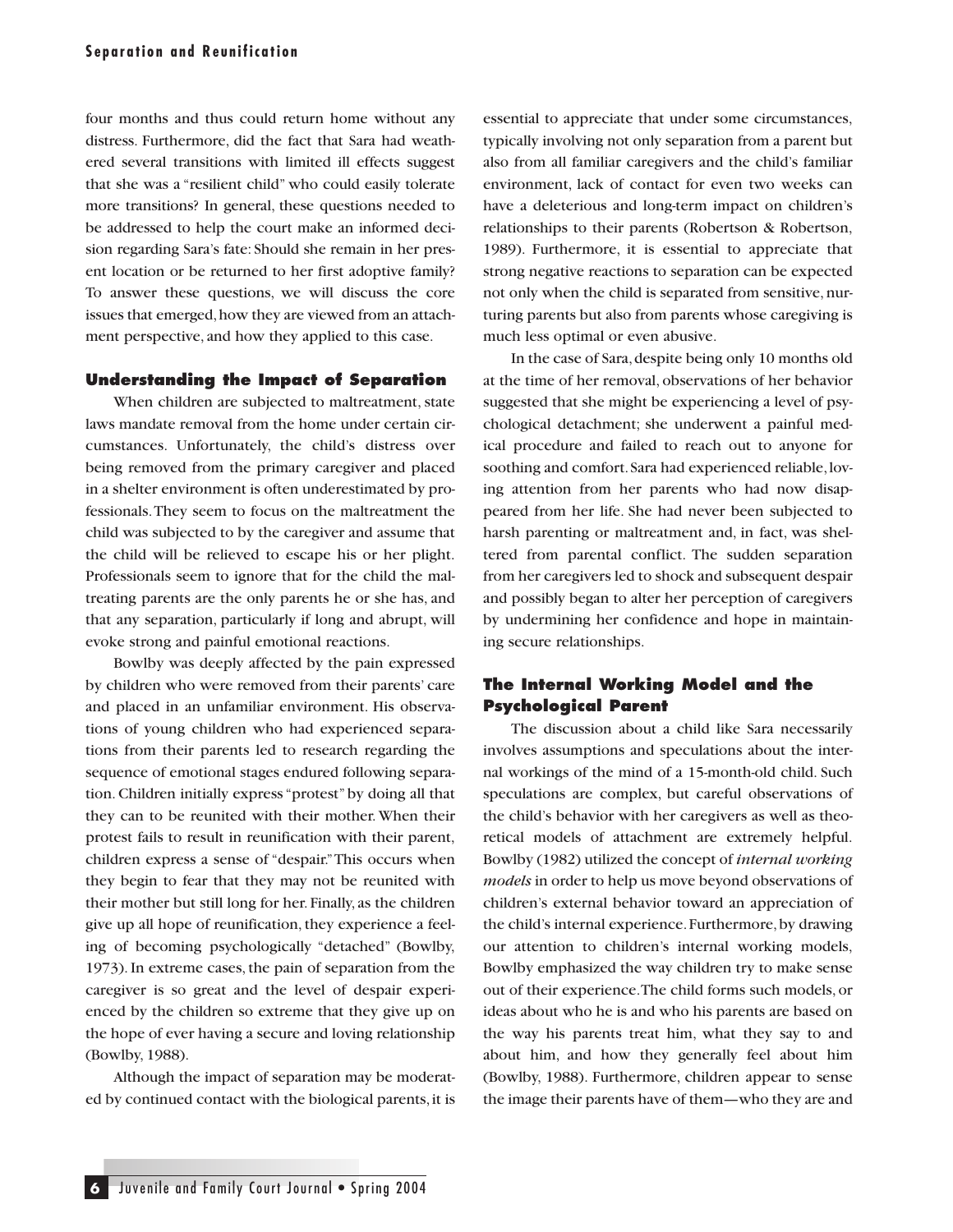what they mean for their parents. The child uses this information to build a model of what he believes he can expect from his attachment figures, and this model also impacts how the child feels about himself.

Children who, by and large, have received sensitive care that is matched to their needs will construct models of their caregivers as available and of themselves as worthy of care and understood.This is likely to lead to a sense of security in the world, because children carry the expectation that when needed, their caregivers will be available. On the other hand, children who have experienced intrusive, rejecting, or otherwise insensitive care that does not match their needs will construct models of their caregivers as rejecting and insensitive, and of themselves as unworthy of care.This is likely to lead to a deep sense of insecurity and lack of confidence to explore their environment due to worry that support, help, or soothing from their caregiver may be unavailable. It is important to appreciate that children in both circumstances become equally attached to their caregivers, with the crucial differences expressing themselves in the *security* or *insecurity* that characterizes their attachments.

In the years following infancy, internal working models continue to develop and become more elaborate and complex based on children's increasing levels of understanding of themselves and others, while simultaneously forming early concepts about why people behave the way they do. In addition, language and dialogues between children and others have a major influence on internal working models. These models are impacted by what happens to children, but also, and increasingly so, by how events are represented in language by the children themselves and by others in their lives (Koren-Karie, Oppenheim, Haimovich, & Etzion-Carasso, 2003).

In the case of Sara, the internal working model was only beginning to take shape at the time of her removal from her first adoptive home. Her language began developing after her arrival to her second adoptive home, and following her initial adjustment period, she began to look toward her new parents as her primary caregivers. As her language developed, she began to refer to her new caregivers as "mommy" and "dada." Her tendency to seek them out for comfort and soothing when she was upset indicated the beginning of a secure

relationship. Sara's internal working model was derived from their positive, loving interactions with her, their sensitivity toward responding to her cues, and their ability to effectively soothe her when she was upset.

A primary factor that complicated her return to her first adoptive home was the absence of communication or visitation of any kind with her first adoptive parents. To their credit, their well-structured, caring home environment may have provided the basis for her to form a secure relationship with her new caregivers; however, their extended absence from her life was likely to have been terribly confusing. Taking into consideration the internal working model Sara has constructed based on her experience leads us to grave concern that removal from this home might be perceived by Sara as tearing her away from her "mommy" and "dada" and risks the reconstruction of a new working model in which Sara views the world as unfair and unpredictable.Since Sara's new caregivers have become her "psychological parents," there is a concern that removal may lead Sara to give up on the hope of developing a secure relationship and instead develop an anxious attachment style or possibly a reactive attachment disorder.

# **Resilience and the Ability to Tolerate Multiple Moves**

The concept of resilience is often misunderstood to mean that a "resilient" child is capable of developing secure relationships despite adverse environmental factors such as separations, abrupt moves, and losses. For children such as Sara, this concept is put forth by arguing that if Sara has successfully managed 10 caregivers, she could be considered a "resilient child" who could then successfully weather additional moves without any apparent trauma or impact on her attachment patterns.

Recent developmental research suggests a different view of resilience, however. Rather than characterizing resilience as an inherent trait *within* a given child, resilience is viewed as a process whereby, through interactions *between* the child and her environment, a child develops a capacity to successfully adapt to adversity (Egeland, Carlson, & Sroufe, 1993). The child who demonstrates resilience is able to utilize psychological and environmental resources to successfully manage developmental tasks (Waters & Sroufe,1983) such as the formation of a secure attachment during the first year of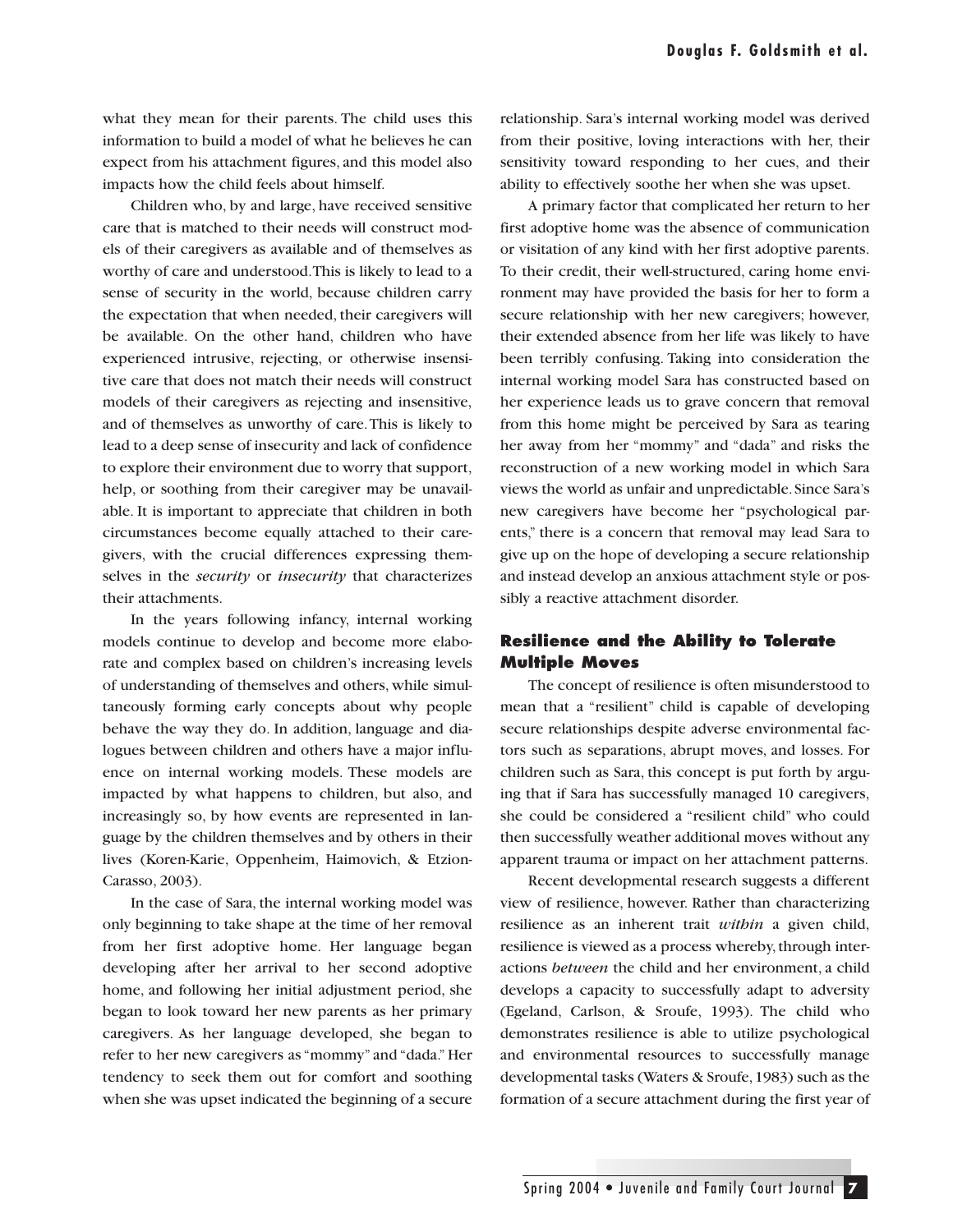# **Separation and Reunification**

life and increasingly autonomous functioning during the second year (Egeland et al., 1993).Thus, resilience is not a fixed quality "in" the child but a process that characterizes the child's interactions with the environment in which protective factors outweigh risk factors.

Perhaps the most significant protective factor during the early years is a secure attachment to a stable, sensitive, and supportive caregiver (Weinfield et al., 1999). Additional protective factors include physical attractiveness and a strong social network (Shonkoff & Phillips, 2000). Two corollaries are clear from this perspective: First, because resilience is not a fixed trait but a product of the child's interaction with the environment, it can change for the worse if the interactions between the child and the environment deteriorate. Second, resilience is the product of the balance between risk and protective factors. If the balance tilts toward risk factors, either because they increase or because protective factors decrease, the child may lose his or her resilience.Thus, rather than believing that children who have experienced multiple moves with seemingly minimal adverse emotional consequences are resilient and somehow immune, it should be evident that disrupted caregiving may place children at risk for further trauma and consequently decrease the child's capacity for resilience.In the case of Sara, we would be concerned that with each disruption she would have progressively more difficulties managing the stress of the transition and, with each loss, her capacity to adapt and adjust to the new challenges would be compromised.While it is reasonable to assume that Sara could manage well the move involved in returning to her first adoptive family, there is also a significant risk that such a move might result in serious harm to her ability to reattach to her first adoptive family and to her overall psychological well-being.

### **Memory as a Mediator of Trauma**

In our experience, expert witnesses frequently introduce the idea that very young children will not be able to recall trauma suffered in their early years. This belief is often extended to suggest that early attachment relationships are forgotten and thus should not be taken into consideration when making permanency decisions.

Recent research suggests differently, however. Infants are capable of recalling experiences from the first days of life (Siegel,1999).Early on,the recall is experienced through what is termed implicit memory. The memories are largely perceptual and are encoded through touch and sound. By the child's second birthday, as language skills are developing, the memory is explicit and involves the ability to actually recall an event verbally (Siegel, 1999). Although the child's early memory skills are obviously not fully developed, research demonstrates that even years following an event, though inaccessible to consciousness, the memory may still influence the child's behavior and physiological responses. For example, while children may not be capable of verbally recalling details of experience, physiological measures such as skin conductance tests demonstrate that the memory is encoded nonverbally (Fox & Card, 1999).

How might these insights apply to children like Sara? Sara's early history with her first adoptive parents was, by report, marked by sensitive and reliable caregiving, and these experiences are likely to be "remembered" by her, even if they cannot be recalled explicitly. However, she is likely to also carry with her an implicit memory, coded nonverbally, regarding the painful separation followed by a lack of contact from her parents. While it is unlikely that she "forgot" her parents over their six-month absence, it is possible that a reunion after this amount of time could reactivate her feelings of loss and, consequently, be experienced as disorganizing, frightening, and terribly unpleasant (Siegel, 1999). A reunion was also complicated by the fact that Sara would be expected to return to the use of her previous name which,we worried,would be extremely confusing and create identity issues for her.

# **The Determination of Permanency**

Sara brought tremendous joy to her first adoptive parents and filled an empty void in the lives of her second adoptive family. For both families, as well as extended family members on both sides, the decision about permanency weighed heavily in their hearts and minds. Several issues around fairness of the "system," the prolonged absence of the first adoptive parents, the miscommunication about Sara's adoption status to the second family, and the relative future stability of the two placements created a maze of issues from a psychological as well as a legal standpoint.

Utilizing a child-centered perspective and incorpo-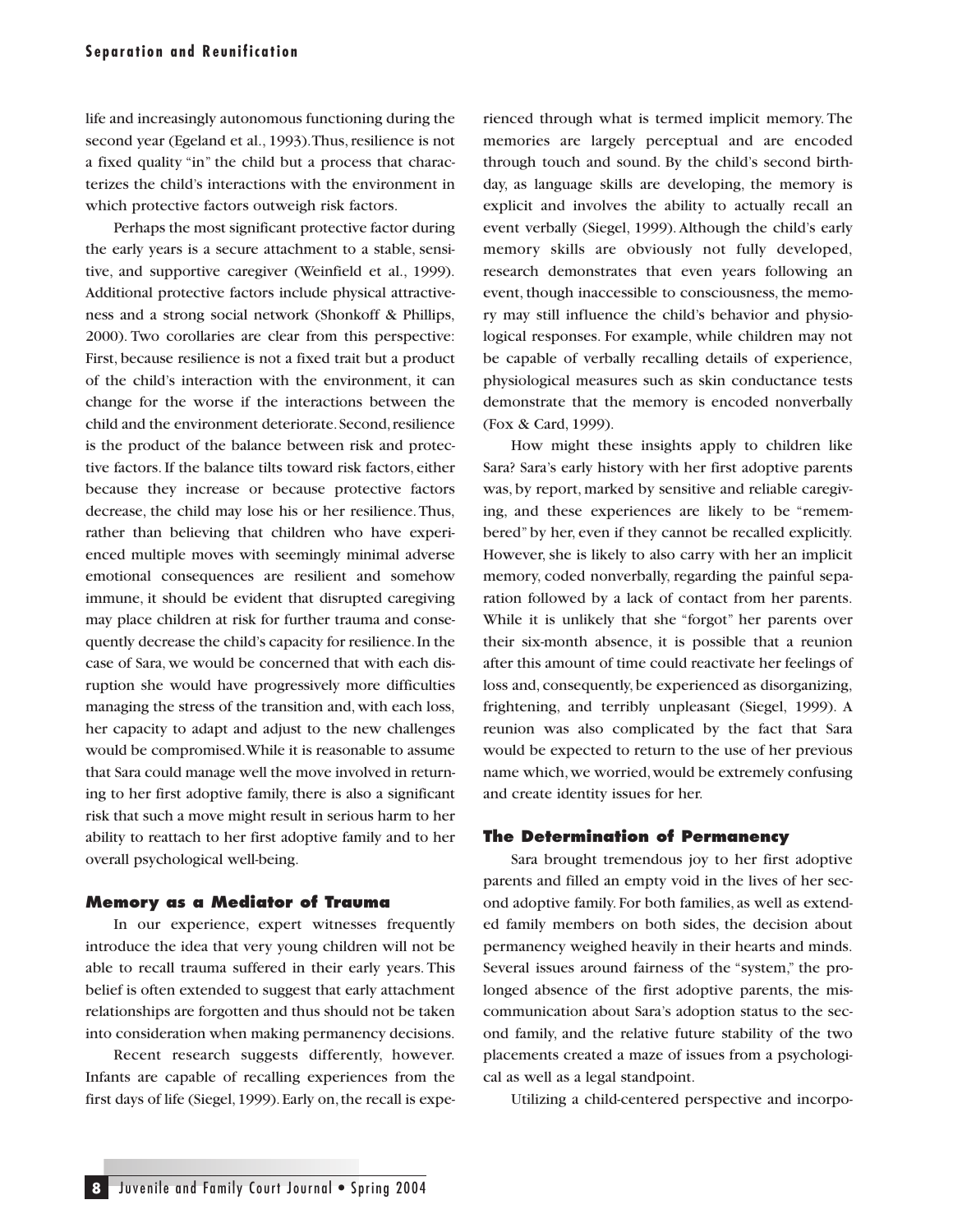rating attachment theory and research helped provide guidance to the court on the decision about permanency. We felt strongly that the length of time following removal was a critical issue, especially when coupled with the complete lack of contact with her first adoptive parents during the separation.Although Sara's construction of an internal working model began with her first adoptive caregivers, theoretically it was only beginning to take shape at the time of her removal from her first adoptive home. Her language began developing after her arrival to her second adoptive home.Following an initial adjustment period, she began to look toward her new parents as her primary caregivers. As her language developed, she referred to her new caregivers as "mommy" and "dada."As she spent more time with her second adoptive parents, her tendency to seek them out for comfort and soothing when upset indicated that a secure relationship was beginning to develop. We can therefore speculate that Sara was constructing an internal working model derived from their positive, loving interactions with her, their sensitivity in responding to her cues, and their ability to effectively soothe her when she was upset.

On the other hand, Sara's first adoptive parents were apparently very nurturing and provided sensitive caregiving to their daughter during her first 10 months of life. In addition, they had worked to overcome some of their personal issues during the separation. These strengths notwithstanding, we worried about re-introducing her to a caregiving system in which she had experienced a traumatic loss. It was possible, we thought, that returning Sara to their care would disrupt her construction of a positive internal working model just as it was beginning to solidify, and this would represent a significant psychological risk for maladjustment. Such intrusion and loss could prompt the reconstruction of Sara's working model, suggesting a world that is unfair and unpredictable, and thus create the risk that Sara would develop an anxious attachment style or even a reactive attachment disorder.

Perhaps even more important was the fact that Sara was a well-functioning, happy little girl who was oblivious to all of the legal issues surrounding her life. By the time this case went to trial, Sara was 17 months old and had lived with her second adoptive parents for nearly six months. From her point of view, we feared that she

would perceive a return as being literally torn from her mother and father and placed with caregivers about whom she maintained only vague memories.Would her unconscious memory be rekindled with positive feelings or feelings associated with pain and separation? Although two sets of adoptive parents viewed Sara as their daughter, it seemed that Sara's internal working model of attachment figures had shifted with her new set of circumstances. In addition, during this time, she had come to know herself by the name of Sara.Thus, we concluded, there was little risk involved in leaving her where she was, but at least, some risk to returning her. The *risk*, we explained to the judge, was the potential that a return to her previous adoptive family could precipitate a serious emotional crisis, creating at best an adjustment disorder and at worst the development of reactive attachment disorder.

The judge determined that it was in Sara's best interest to remain in her second placement. The risk of exposing her to yet another transition back to caregivers that she may only vaguely recall was simply unfair to her. Thus, the resolution of the case hinged on Sara's attachment needs. Now, several years later, Sara continues to thrive in her second home.

# **What Judges Can Do**

Given the established importance of secure attachment in the child's early and later development, it is imperative that judges, attorneys, clinicians, child advocates, and family members make careful, informed decisions. Using a "best interest of the child" perspective, permanency determinations should consider how a proposed placement will impact, assist, potentially harm, or possibly repair the child's existing attachment system. Following is a series of suggestions that judges might take into consideration when hearing permanency cases:

**Select expert witnesses with knowledge of attachment theory.** Expert witnesses who testify about attachment in permanency hearings should be wellversed in attachment theory, developmental psychology, and typical measures of attachment. In accordance with ethical guidelines, great care should be taken to avoid combining the roles of psychotherapist and court evaluator. By the very nature of their role, psychotherapists tend to advocate for their clients and may lack the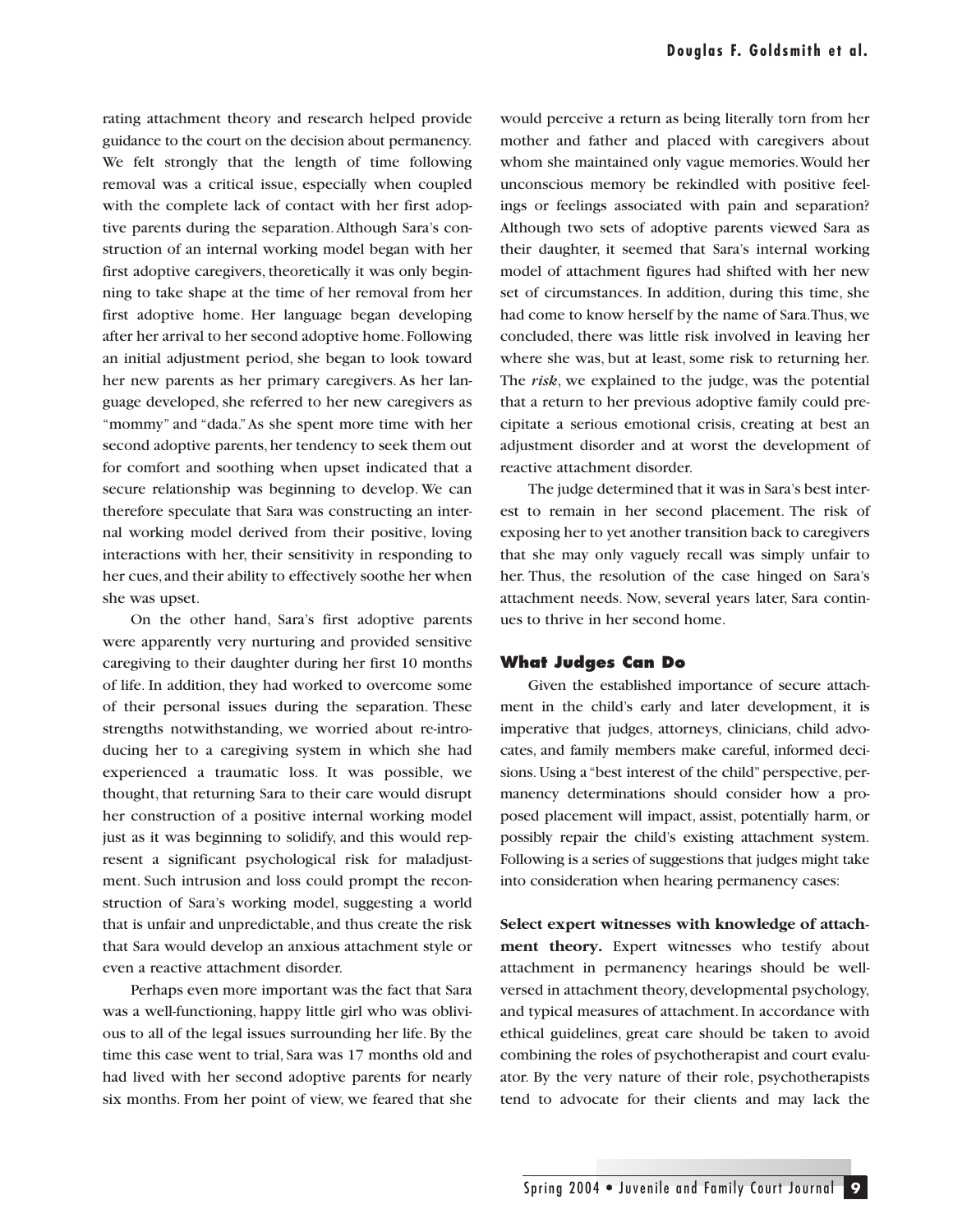objectivity necessary for a court-ordered evaluation. Additionally, a therapist's unfavorable court testimony about a client may compromise the effectiveness of the therapeutic alliance, negating any possibility for continued treatment efforts.

Unfortunately, the failure to adequately screen experts for their knowledge and experience in the area of attachment can lead to faulty interpretations of children's relationships to their caregivers.Three examples across two different cases demonstrate this point. A clinician with minimal attachment training concluded that a foster parent and foster child were "bonded" because they were observed happily baking cookies together.While such an interaction is, indeed, positive, it does not provide actual information about the child's attachment. In another instance, a clinician offered the opinion that a six-year-old child was attached to her biological parents based on the child's ability to identify the parent in a photograph.The child's memory of the parent does not provide insight into the parent's ability to effectively provide soothing and comfort to the child in a stressful situation. In yet a third situation, a clinician insisted that an 11-month-old infant placed in foster care since birth should be removed from his current placement and returned to a biological parent whom he had never met.The expert argued that blood ties are more important than emotional ties in the child's ongoing development and thereby negated the importance of the child's secure attachment. In each case, the expert involved appeared well intended but had insufficient knowledge of attachment theory and research, lacked essential expertise in available assessments of attachment, and did not work clinically with families in the child welfare system. Given the fiscal constraints inherent in litigation (especially in child welfare cases) and the emotional toll on the parties involved, choosing qualified experts is a critical factor in the assessment process.

**Insist on a comprehensive, relationship-based assessment of the child's attachment.** Perhaps the most important factor to understand in assessing attachment is that there is no one measure, classification system, or standardized test battery that fits all situations. Each evaluation must take into account the developmental age of the child and the child's unique circumstances.To add to this complexity, a child's attachment pattern may differ across caregivers.

Although a comprehensive review of attachment measures is beyond the scope of this article, some general guidelines may be helpful. First, the evaluator needs to observe situations that are likely to engage the child's attachment system.These involve situations that arouse mild to moderate stress in the child that provide an opportunity for the child to turn to the caregiver for support and care. For example, an expert witness should help explain to the court how, given the following scenarios, a parent effectively comforted their child.A relationship-based assessment should provide information regarding how the child greeted the parent following a brief separation. When physically hurt, how did the child approach the caregiver for soothing and comfort? How did the child approach the parent when frustrated and needing help with a toy? With a securely attached child, the parent would be expected to correctly interpret the child's cues for assistance and soothing and provide comfort that effectively calmed the child. Second, all assessment procedures should be geared toward the developmental age of the child. For instance, an evaluation of a preschool child would include verbal descriptors from the child describing relationships with family members where this would not be feasible in an infant evaluation. Third, the evaluator should include some assessment of the parent's own attachment history and insightfulness (Oppenheim & Koren-Karie, 2002) regarding their child's state of mind. Such information would be relevant for determining the parent's capacity for providing a secure, trusting relationship for the child. Fourth, the evaluator should use multiple measures,observations,and sources of information.Given the gravity of the questions posed and the sometimes conflicting interests of the parties being evaluated, great care should be taken to collect relevant collateral information such as any legal documents, agency case files, adoptive home studies, mental health treatment records, input from treating mental health professionals, and observations by caseworkers, guardians *ad litem*, day care providers, family members, and other relevant parties. Fifth, the evaluator should consider attachment concerns in conjunction with other relevant factors such as the child's history of maltreatment, the child's unique cognitive, emotional, and physical needs, the parent's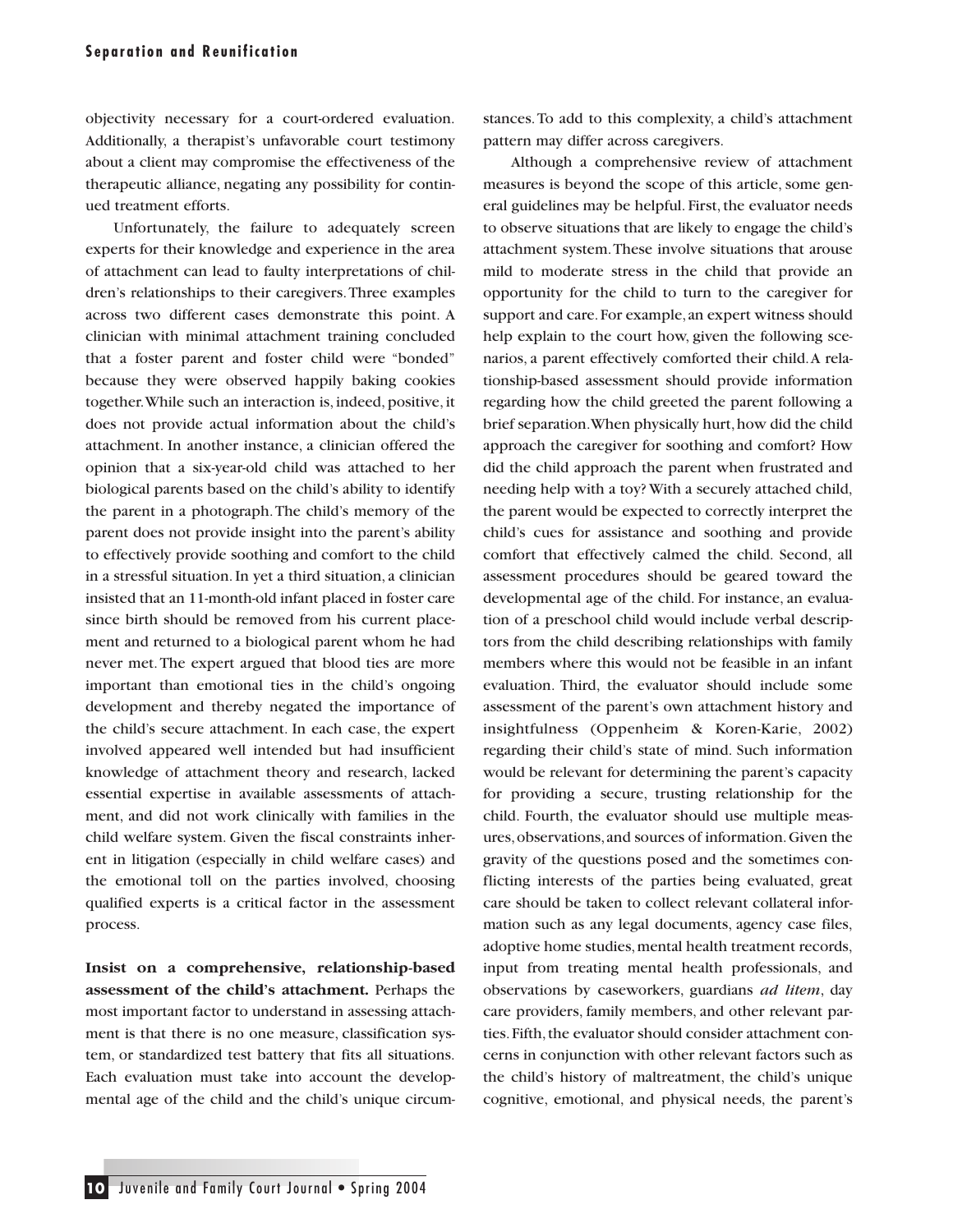physical and mental health, and the resources available to assist the family.

**When considering expert testimony, listen with a focus on secure attachment and ask relevant questions.** Although expert testimony is often presented in child welfare cases, the factors influencing secure attachment are not always clearly presented. Relevant questions to consider include the following:What is the child's history of maltreatment? Are there any current concerns about the child's emotional and physical safety? What is the child's attachment history? How many placements has this child endured since birth? What were the length and circumstances of those placements? How long has the child been in the current placement? What is the nature of the child's attachment in this placement? Is this placement an appropriate long-term option for this child? Has visitation with primary caregivers been ongoing, frequent, and appropriate throughout the separation? What are the parenting capacities of the parties involved? Who understands the attachment needs of this child and appears capable of meeting those needs? Does this child have any special medical, cognitive, or emotional needs that require careful consideration in a placement match? What is the relative stability of the intended permanent placement for this child? This list of questions represents some possible avenues of inquiry relevant to attachment concerns; however, it is neither comprehensive nor exhaustive. Although most cases share some common issues, each case is unique in its complexity.

**Gain information about the ability of the caregivers to encourage a secure attachment.** Relevant factors to assess include the overall stability of the family system, the ability of the parents to accurately read and interpret the child's cues, the parents' level of insightfulness regarding the impact of their own emotional states on the child's behavior, and the parents' willingness to seek out appropriate psychological treatment for their child, if needed.When considering placements for children who have experienced disruptions in attachment or who display problematic attachment behaviors, it is critical that the caregiver have the time and emotional availability to devote adequate attention

to the child. Children with Reactive Attachment Disorder are extremely reactive to their environment, and their caregivers must have the energy, determination, persistence, and training to effectively manage them. If placed in a home with several other children, it will be extraordinarily challenging for the caregiver to adequately meet all of their daily life demands and still provide the nurturing and comfort necessary for all of the children. The home must provide age-appropriate routines and structure that meet the child's developmental needs. In addition, the home must be safe, and the caregivers must be able to provide physical and psychological protection for the child.

**Use attachment theory and research to focus on the prevention of attachment problems.** A judge's careful consideration of attachment concerns at the beginning of a case may help to prevent attachment problems. Minimizing lengthy separations and multiple moves in care, maintaining contact with primary attachment figures, selecting foster parents who have training and support, and mandating mental health treatment when necessary may mediate the potentially negative impact of distressing life events and disruptions in care. Insist on careful pre- and post-placement planning. Be cautious about removing a child from their caregivers when other options are available. If safety concerns necessitate removal, insist on regular supervised visitation between the child and primary caregivers in both structured and unstructured settings. Provide both biological and foster parents with adequate information about the child's attachment needs. If the removal is likely to be permanent, act quickly to bring the case to a conclusion and carefully select the child's potential adoptive parents. Make certain the child and their adoptive parents receive the support, education, and resources necessary to foster a secure attachment. Remember, attachment theory does not dictate any one universal outcome in permanency cases. In most instances, attachment theory suggests that children are best served by remaining with their primary caregivers. When removal is necessary for the child's best interest, returning the child home or terminating parental rights are two possible outcomes. A return home might be the best option to facilitate secure attachment in one case,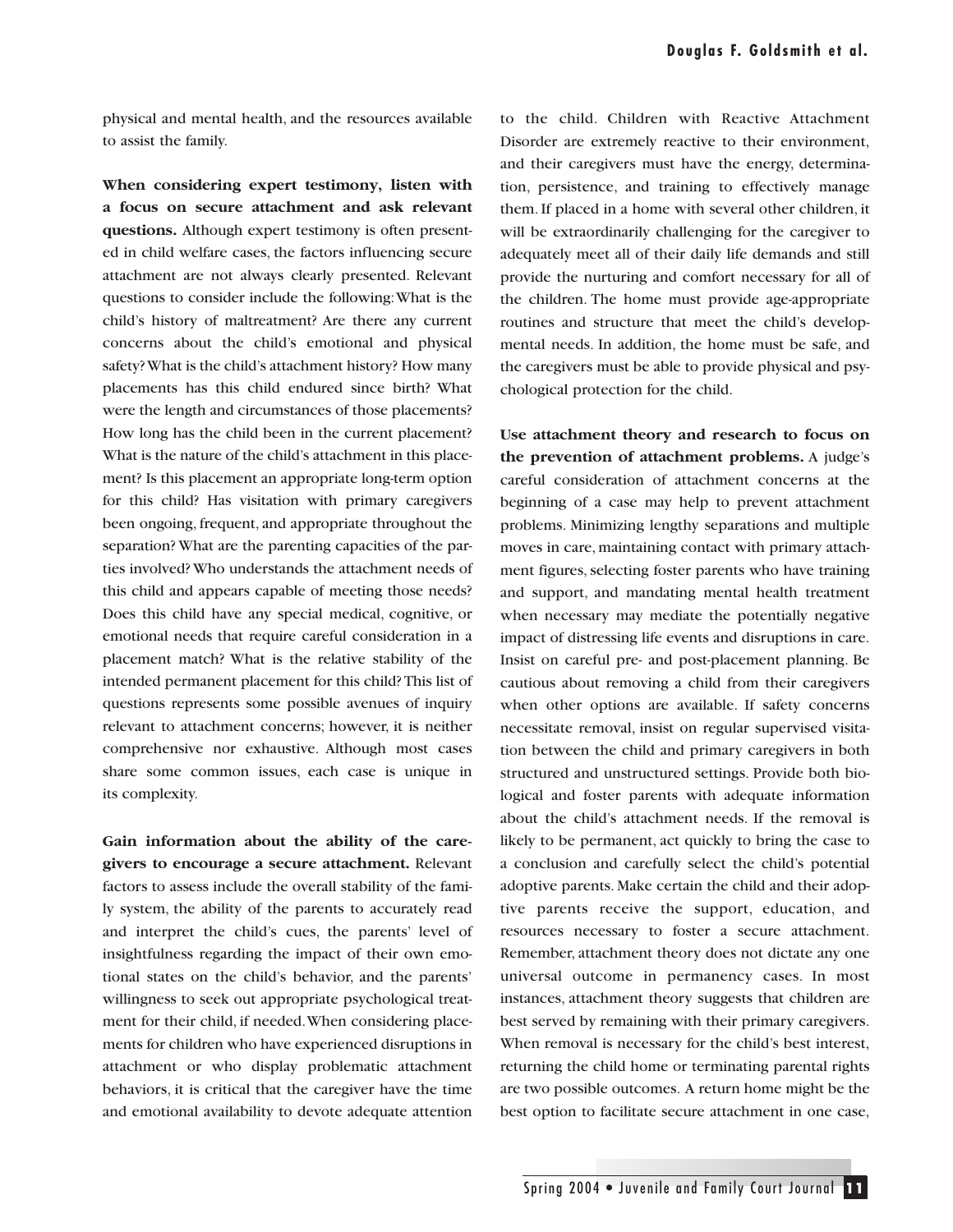while finding an appropriate adoptive placement might be the best choice in another case.

# **Conclusion**

When children are removed from their homes due to maltreatment or neglect, the legal system attempts to provide a safe environment while simultaneously developing a service plan in order for the child to return home. During the time that the children are apart from their parents their attachment to their caregiver may be impaired while, in some cases, the child begins to form a secure attachment to the new caregivers.The determination of whether to return children to their parents or leave them in their current placement is complicated by issues concerning parental rights as well as the best interest of the child. An understanding of attachment theory and research can inform the process of permanency by providing a foundation for the clinicians, caseworkers,and legal representatives regarding how to best

protect the child's attachment to the primary caregivers. Because of its lasting impact on children's abilities to form healthy relationships throughout life, the importance of a secure relationship with caregivers cannot be overestimated. Thus, the decision to return a child to his or her biological parents should begin to look beyond whether or not the child is in physical danger and carefully consider the child's history and attachment status. To this end, it is critical that parents be given adequate support, treatment, and respite to help them develop the skills needed to provide security, nurturing, and psychological availability to their children. The juvenile court system can utilize attachment theory and research to help determine when it is in the child's best interest to remain in a placement or return home with assurance that the child's parents have learned to adequately support and foster the development of a secure relationship.

# AUTHORS ' ADDRESSES: **Douglas Goldsmith, Ph.D. The Children's Center 1855 East Medical Drive**

**David Oppenheim, Ph.D. Department of Psychology University of Haifa Haifa, Israel**

**Salt Lake City, UT 84112**

**Janine Wanlass, Ph.D. Westminster College 1840 South 1300 East Salt Lake City, UT 84105**